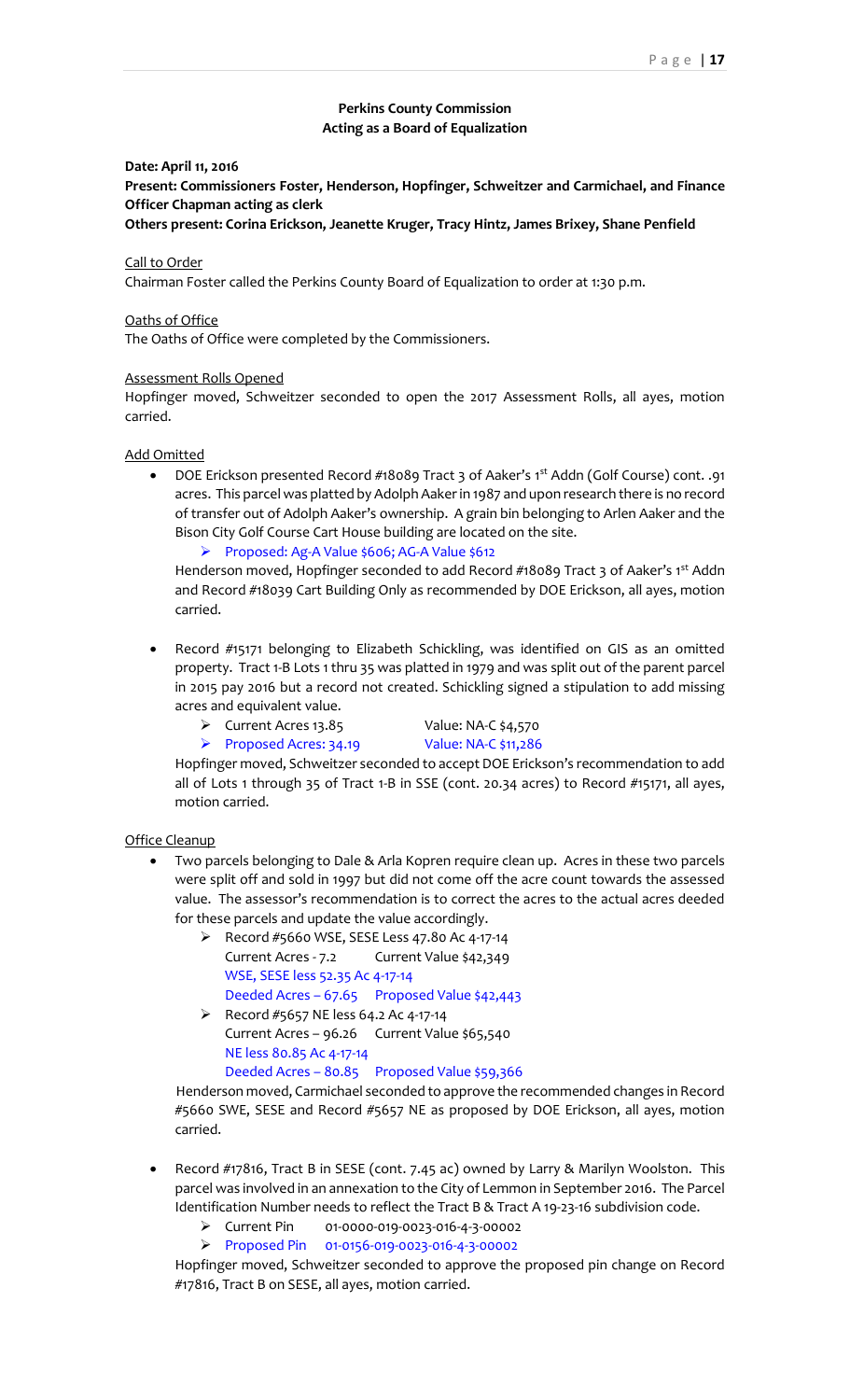**Stipulation** 

- Record #17565 MH on Real Estate located on SE 3-18-11 belonging to James Brixey was appealed to the Strool Township Local Board of Equalization. The Local Board proposed a change from \$23,112 to \$9,500. The property was visited by the DOE office and a stipulation was proposed and signed.
	- ➢ Original Assessor Value: 23,122
	- ➢ Local Board Value: \$9,500
	- ➢ Proposed: NAC&C1 Value \$15,171

Hopfinger moved, Carmichael seconded to approve the stipulation with the proposed value change to \$15,171 on Record #17565 MH on Real Estate Only, all ayes, motion carried.

- Record #17029 Outlot A in NENE 18-18-11 (2.081 Ac) belonging to Bradley Burckhalter was appealed to the Strool Township Local Board of Equalization. The Local Board proposed a change from \$106,110 to \$63,805. The property was visited by the DOE office and a stipulation was proposed and signed.
	- ➢ Original Assessor Value: \$106,110
	- ➢ Local Board Value: \$63.805
	- ➢ Proposed: NAC Value \$347, NAC+C1 Value \$88,797, Total Value \$89,144

Hopfinger moved, Henderson seconded to approve the stipulation with the proposed value change to NAC Value \$347, NAC+C1 Value \$88,797, Total Value \$89,144, all ayes, motion carried.

- Record #13509 Lemmons 2<sup>nd</sup> Addn Blk 1 Lots 12, 13 14 15 & 16 belonging to Robert Roy was appealed to the City of Lemmon Local Board of Equalization. The Local Board proposed a change from \$128,131 to \$97,468. The property was visited by the DOE office and a stipulation was proposed and signed. The proposed property value is reflective of a 25% functional obsolescence in addition to a 20% exterior obsolescence.
	- ➢ Original Assessed Value: \$128,131
	- ➢ Local Board Value: \$97,468
	- ➢ Proposed: NAC Values \$16,029, NAC+C1 \$92626, Total \$108,655

Henderson moved, Schweitzer seconded to accept the stipulation with the proposed value change to NAC Values \$16,029, NAC+C1 \$92626, Total \$108,655, all ayes, motion carried.

- Record #17354 Lot 5 of Mowry Addn in SW of 20-23-16 belonging to Vance & Tina Trogstad was appealed to the Lincoln Township Local Board of Equalization. The Local Board of Equalization proposed a change from \$347,569 to \$243,800. The property was visited by the DOE office and have recommended that the value remain at the 2017 level.
	- ➢ Original Assessed Value: \$347,569
	- ➢ Local Board Value: \$243,800
	- ➢ Proposed: NAC \$5,050, NAC+C1 \$17,558, NAC+C1S \$324,961, Total \$347,569

Henderson moved, Carmichael seconded to accept DOE Erickson's recommended value of: NAC \$5,050, NAC+C1 \$17,558, NAC+C1S \$324,961, Total \$347,569 on record #17354 Lot 5 of Mowry Addn in SW 20-23-16, all ayes, motion carried.

- Record #15167 Lot 3 of Mowry Addn in Gov't Lot 4 (NWSW) (cont. 2.66 ac) belonging to Gary & Candy Frisvold. The Local Board proposed a change from \$254,223 to \$190,000. The DOE office visited the property found that the property is in below normal condition therefore recommended a change.
	- ➢ Original Assessed Value: \$254,223
	- ➢ Local Board Value: \$190,000
	- ➢ Proposed: NAC \$2,650, NAC+C1 \$191,070, Total \$193,720

Schweitzer moved, Henderson seconded to accept DOE Erickson's recommended value of Proposed: NAC \$2,650, NAC+C1 \$191,070, Total \$193,720, all ayes, motion carried.

Property Tax Reduction

- DOE Erickson presented the Disabled Veteran Property Tax Exemption. Schweitzer moved, Carmichael seconded to approve the Disabled Veteran Property Tax Exemption list, all ayes, motion carried.
- DOE Erickson presented the Elderly Freeze list. Henderson moved, Schweitzer seconded to approve the Elderly Assessment Freeze list, motion carried.